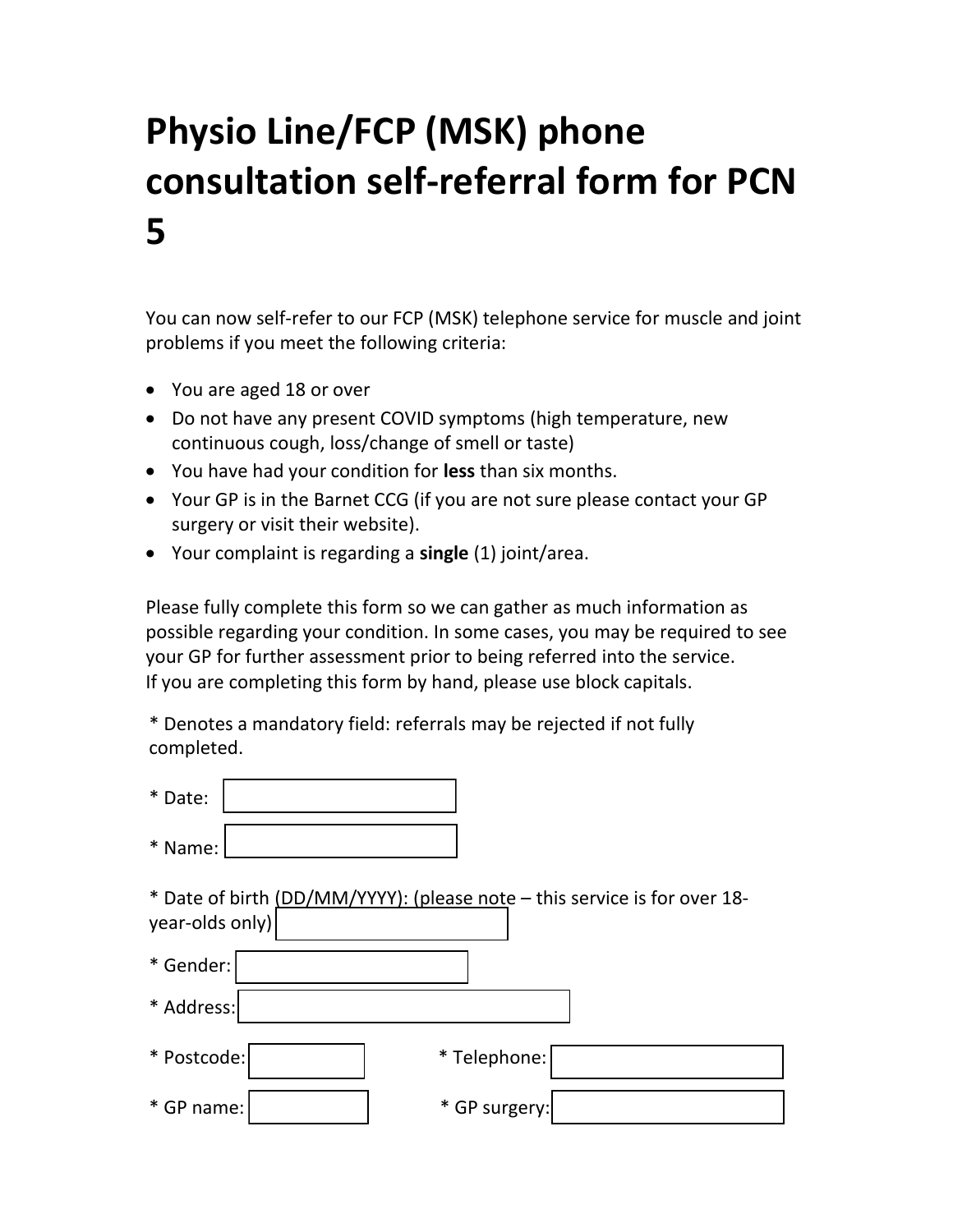| * Email:                                                                  |             |  |  |  |  |
|---------------------------------------------------------------------------|-------------|--|--|--|--|
| Do you require an interpreter? Yes<br>If yes, what language?              | Nol         |  |  |  |  |
| Height (cm)                                                               | Weight (kg) |  |  |  |  |
| Please give a brief description of your problem and why you feel you need |             |  |  |  |  |
| physiotherapy (please note this must be a single joint/area only).        |             |  |  |  |  |
|                                                                           |             |  |  |  |  |

Please mark the area where you experience your symptoms on boxes under the diagram.